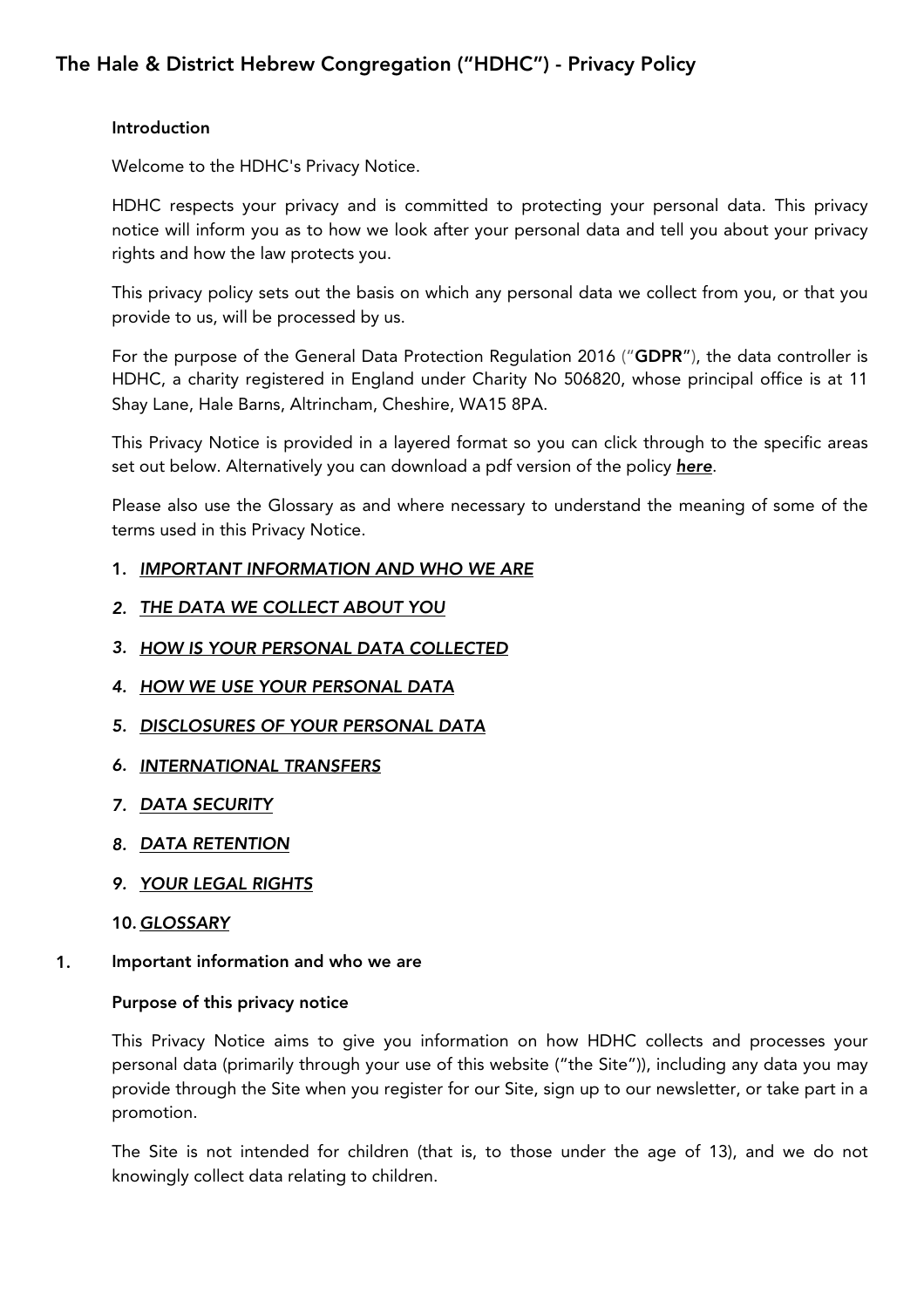It is important that you read this Privacy Notice together with any other Privacy Notice or Fair Processing Notice we may provide on specific occasions when we are collecting or processing personal data about you so that you are fully aware of how and why we are using your data. This Privacy Notice supplements the other notices and is not intended to override them.

## **Controller**

HDHC is the controller and is therefore responsible for your personal data (collectively referred to as "HDHC", "we", "us" or "our" in this Privacy Notice).

We have appointed a data protection officer ("DPO") who is responsible for overseeing questions in relation to this Privacy Notice. If you have any questions about this Privacy Notice, including any requests to exercise your legal rights, please contact the DPO using the details set out below.

## Contact details

Our full details are:

Full name of legal entity: The Hale & District Hebrew Congregation (A UK Registered Charity)

Name or title of DPO: Barry Price

Email address: [bprice@haleshule.com](mailto:bprice@haleshule.com)

Postal address: 11 Shay Lane, Hale Barns, Altrincham, Cheshire, WA15 8PA

Telephone number: 0161 980 8846

You have the right to make a complaint at any time to the Information Commissioner's Office ("ICO"), the UK supervisory authority for data protection issues (*[www.ico.org.uk](http://www.ico.org.uk)*). We would, however, appreciate the chance to deal with your concerns before you approach the ICO, and would therefore ask that you please contact us in the first instance.

## Changes to the Privacy Notice and your duty to inform us of changes

This version was last updated on 20 June 2018, noting that the data protection law in the UK and EU changed on 25 May 2018 following the introduction of the GDPR.

It is important that the personal data we hold about you is accurate and current. Please keep us informed if your personal data changes during your relationship with us.

## Third-party links

This Site may include links to third-party websites, plug-ins and applications. Clicking on those links or enabling those connections may allow third parties to collect or share data about you. We do not control these third-party websites and are not responsible for their privacy statements. When you leave our Site, we encourage you to read the privacy notice of every website you visit.

## 2. The data we collect about you

Personal data, or personal information, means any information about an individual from which that person can be identified. It does not include data where the identity has been removed (anonymous data).

We may collect, use, store and transfer different kinds of personal data about you which we have grouped together follows: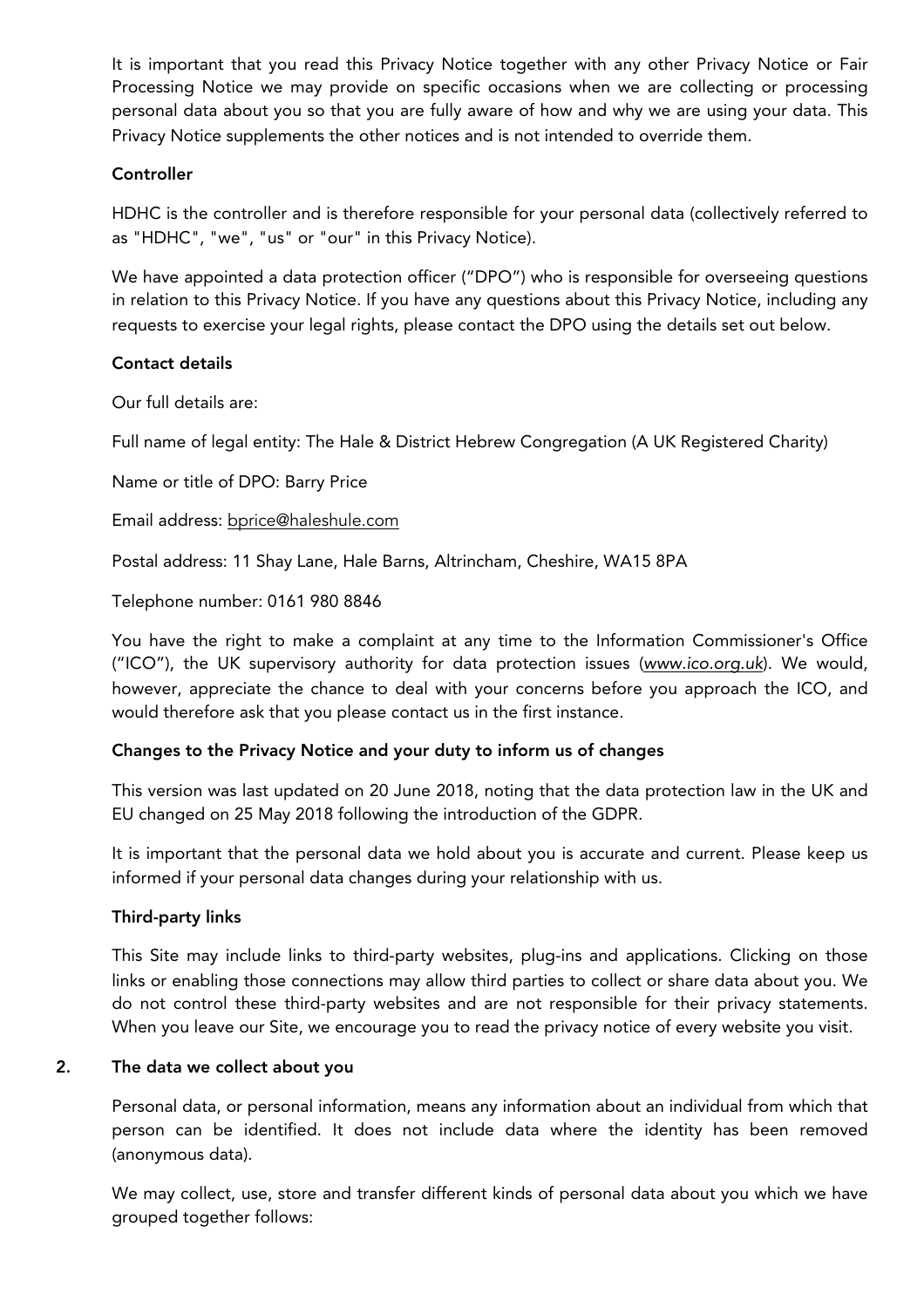- Identity Data includes first name, maiden name, last name, username or similar identifier, marital status, title, date of birth and gender.
- Contact Data includes billing/invoice address, contact names, delivery address, email address and telephone numbers.
- Financial Data includes banking, bank account and payment card details.
- Transaction Data includes details about payments to and from you and other details of products and services you have purchased from us.
- Technical Data includes internet protocol (IP) address, your login data, browser type and version, time zone setting and location, browser plug-in types and versions, operating system and platform and other technology on the devices you use to access this website.
- Profile Data includes your username and password, purchases or orders made by you, your interests, preferences, feedback and survey responses.
- Usage Data includes information about how you use our website, products and services.
- Marketing and Communications Data includes your preferences in receiving marketing from us and our third parties and your communication preferences.

We may also collect, use and share Aggregated Data such as statistical or demographic data for any purpose. Aggregated Data may be derived from your personal data but is not considered personal data in law as this data does not directly or indirectly reveal your identity. For example, we may aggregate your Usage Data to calculate the percentage of users accessing a specific website feature. However, if we combine or connect Aggregated Data with your personal data so that it can directly or indirectly identify you, we treat the combined data as personal data which will be used in accordance with this Privacy Notice.

We do not collect any Special Categories of Personal Data about you (this includes details about your race or ethnicity, religious or philosophical beliefs, sex life, sexual orientation, political opinions, trade union membership, information about your health and genetic and biometric data). Nor do we collect any information about criminal convictions and offences.

#### If you fail to provide personal data

Where we need to collect personal data by law, or under the terms of a contract we have with you, and you fail to provide that data when requested, we may not be able to perform the contract we have or are trying to enter into with you.

#### 3. How is your personal data collected?

We use different methods to collect data from and about you including through:

- Direct interactions. You may give us your Identity, Contact and Financial Data by filling in forms or by corresponding with us by post, phone, email or otherwise. This includes personal data you provide when you:
	- apply for our products or services;
	- create an account on our Site;
	- subscribe to our service or publications;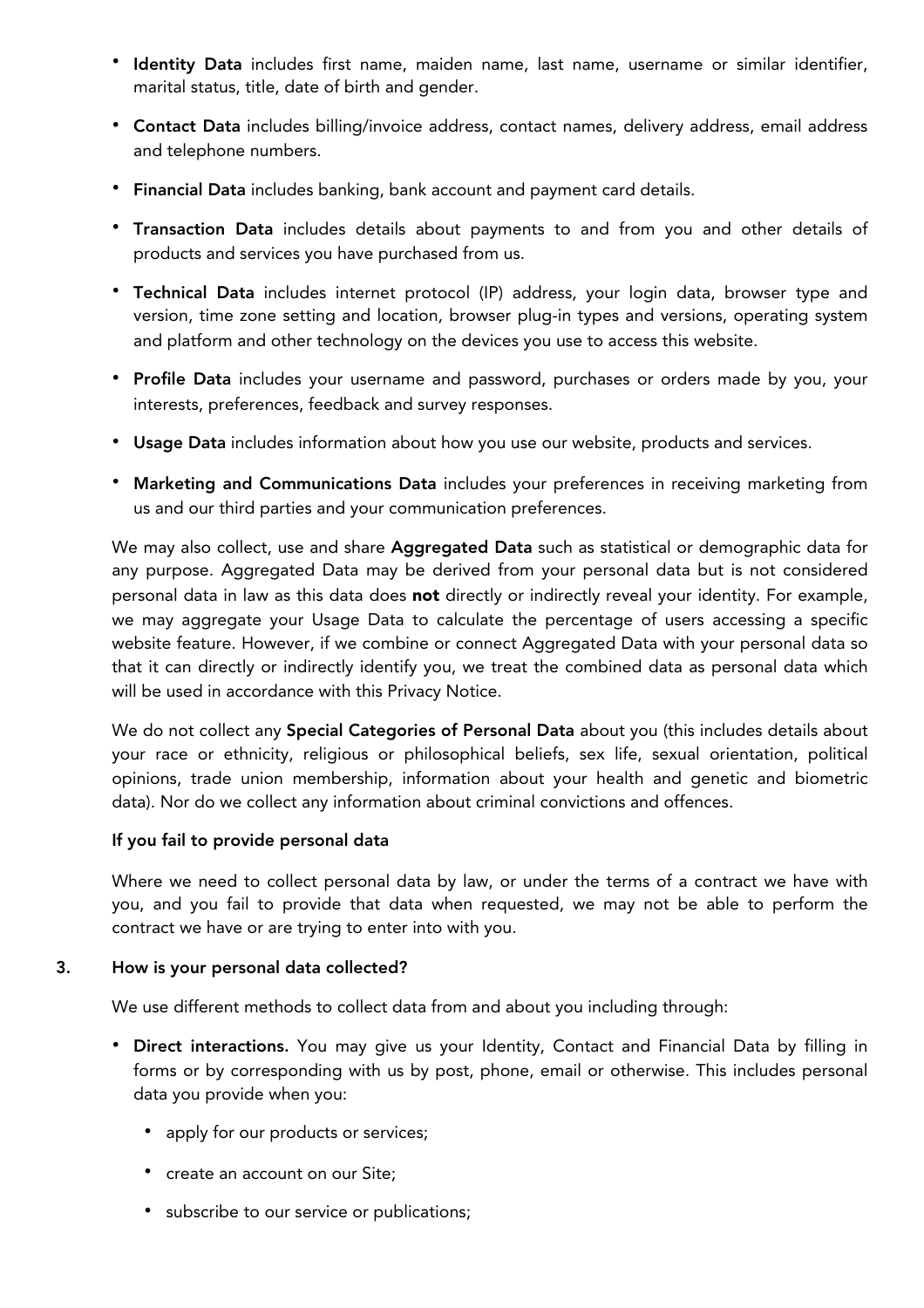- request marketing to be sent to you;
- enter a competition, promotion or survey; or
- provide us with feedback.
- Automated technologies or interactions. As you interact with our Site, we may automatically collect Technical Data about your equipment, browsing actions and patterns. We collect this personal data by using cookies, server logs and other similar technologies. Please see our *Cookie Policy* for further details.
- Third parties or publicly available sources. We may receive personal data about you from various third parties and public sources as set out below:
	- Technical Data from the following parties:
		- (a) analytics providers (such as Google, based outside the EU); and
		- (b) search information providers (based inside and outside the EU).
	- Contact, Financial and Transaction Data from providers of technical and payment services (based inside and outside the EU).
	- Identity and Contact Data from data brokers or aggregators (based inside and outside the EU).
	- Identity and Contact Data from publicly availably sources (such as the Electoral Register and other organisations based inside the EU).

#### 4. How we use your personal data

We will only use your personal data when the law allows us to. Most commonly, we will use your personal data in the following circumstances:

- Where we need to perform the contract we are about to enter into or have entered into with you.
- Where it is necessary for our legitimate interests (or those of a third party) and your interests and fundamental rights do not override those interests.
- Where we need to comply with a legal or regulatory obligation.

Generally we do not rely on consent as a legal basis for processing your personal data other than in relation to sending third party direct marketing communications to you via email or text message. You have the right to withdraw consent to marketing at any time by contacting us.

Click here [*LInk To Glossary, Lawful Basis*] to find out more about the types of lawful basis that we will rely on to process your personal data.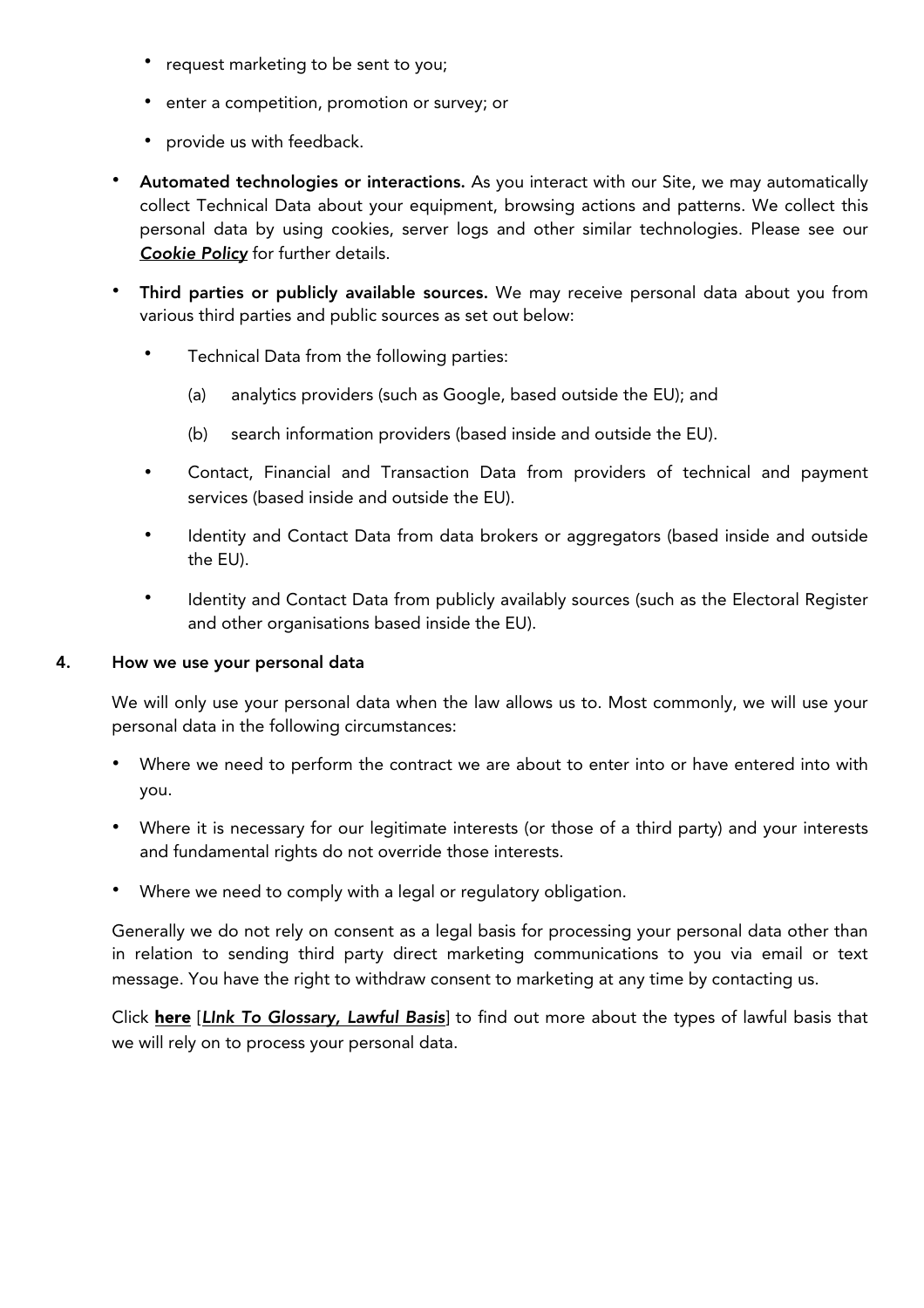## Purposes for which we will use your personal data

We have set out at the foot of this Policy, in a table format, a description of all the ways we plan to use your personal data, and which of the legal bases we rely on to do so. We have also identified what our legitimate interests are where appropriate.

Note that we may process your personal data for more than one lawful ground depending on the specific purpose for which we are using your data. Please contact us if you need details about the specific legal ground we are relying on to process your personal data where more than one ground has been set out in the table below.

## Marketing

We strive to provide you with choices regarding certain personal data uses, particularly around marketing.

## Promotional offers from us

We may use your Identity, Contact, Technical, Usage and Profile Data to form a view on what we think you may want or need, or what may be of interest to you. This is how we decide which products, services and offers may be relevant for you.

You will receive marketing communications from us if you have requested information from us or purchased goods or services from us and, in each case, you have not opted out of receiving that marketing.

#### Third-party marketing

We will get your express opt-in consent before we share your personal data with any other entity (that is, other than HDHC) for marketing purposes.

## Opting out

You can ask us or third parties to stop sending you marketing messages at any time by following the opt-out links on any marketing email sent to you, or by contacting us at any time, at [admin@HaleShule.com](mailto:admin@HaleShule.com).

Where you opt out of receiving these marketing messages, this will not apply to personal data provided to us as a result of a product or service purchase, or a product or service experience.

#### Cookies

You can set your browser to refuse all or some browser cookies, or to alert you when websites set or access cookies. If you disable or refuse cookies, please note that some parts of this Site may become inaccessible or not function properly. For more information about the cookies we use, please see *Cookie Policy*.

#### Change of purpose

We will only use your personal data for the purposes for which we collected it, unless we reasonably consider that we need to use it for another reason and that reason is compatible with the original purpose. If you wish to get an explanation as to how the processing for the new purpose is compatible with the original purpose, please contact us.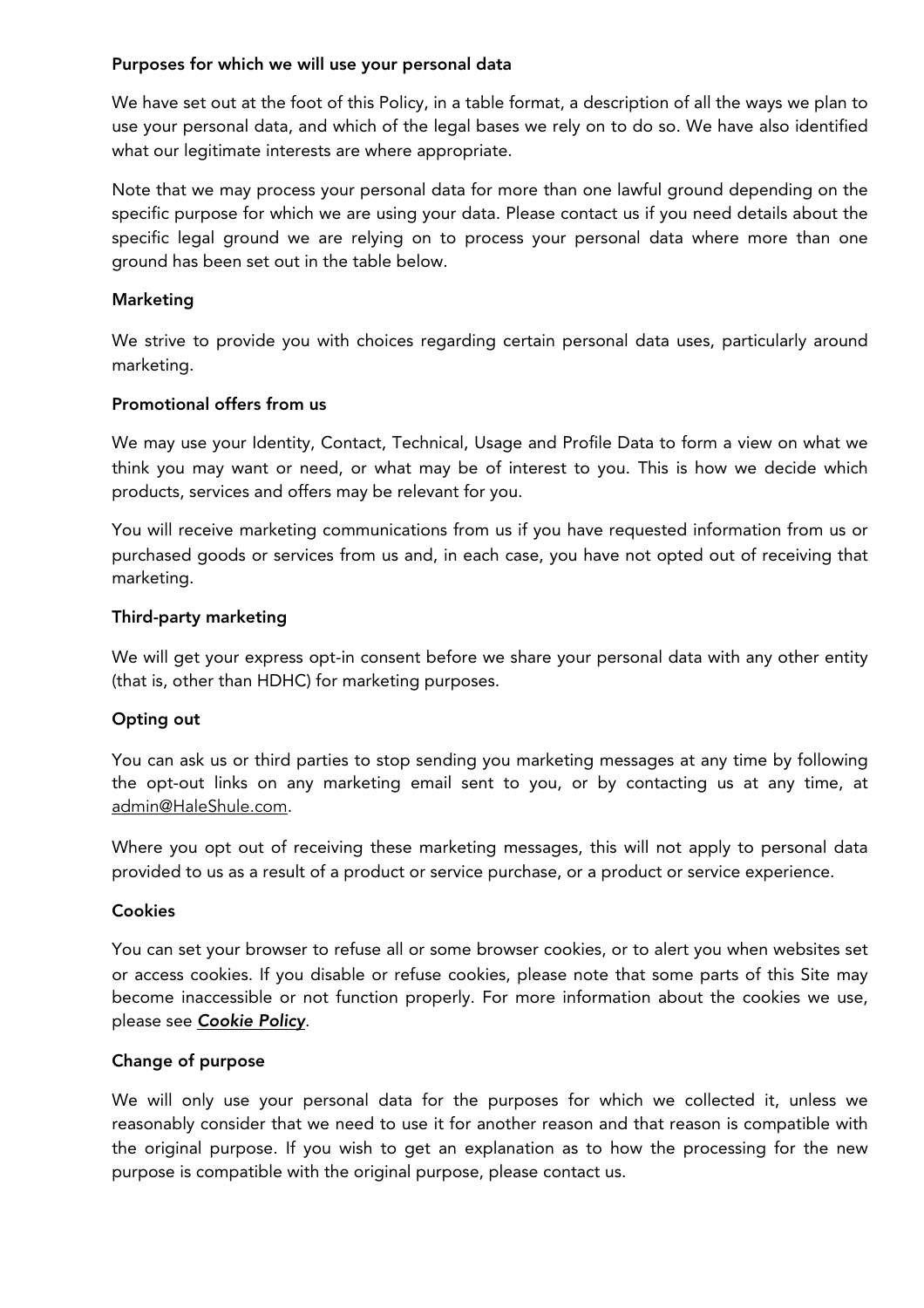If we need to use your personal data for an unrelated purpose, we will notify you and we will explain the legal basis which allows us to do so.

Please note that we may process your personal data without your knowledge or consent, in compliance with the above rules, where this is required or permitted by law.

## 5. Disclosures of your personal data

We may have to share your personal data with the parties set out below for the purposes set out in the table in paragraph 4 above.

- Internal Third Parties as set out below (in the Glossary).
- External Third Parties as set out below (in the Glossary)
- Third parties to whom we may choose to sell, transfer, or merge parts of our organisation or our assets. If a change happens to the ownership and structure of HDHC, then the new owners may use your personal data in the same way as set out in this Privacy Policy.

We require all third parties to respect the security of your personal data and to treat it in accordance with the law. We do not allow our third-party service providers to use your personal data for their own purposes and only permit them to process your personal data for specified purposes and in accordance with our instructions.

## 6. International transfers

We do not transfer your personal data outside the European Economic Area (EEA).

Some of our external third parties are based outside the EEA, so their processing of your personal data may involve a transfer of data outside the EEA.

Whenever we transfer your personal data out of the EEA, we ensure a similar degree of protection is afforded to it by ensuring at least one of the following safeguards is implemented:

- We will only transfer your personal data to countries that have been deemed to provide an adequate level of protection for personal data by the European Commission.
- Where we use certain service providers, we may use specific contracts approved by the European Commission which give personal data the same protection it has in Europe.
- Where we use providers based in the US, we may transfer data to them if they are part of the Privacy Shield which requires them to provide similar protection to personal data shared between the Europe and the US.

Please contact us if you want further information on the specific mechanism used by us when transferring your personal data out of the EEA.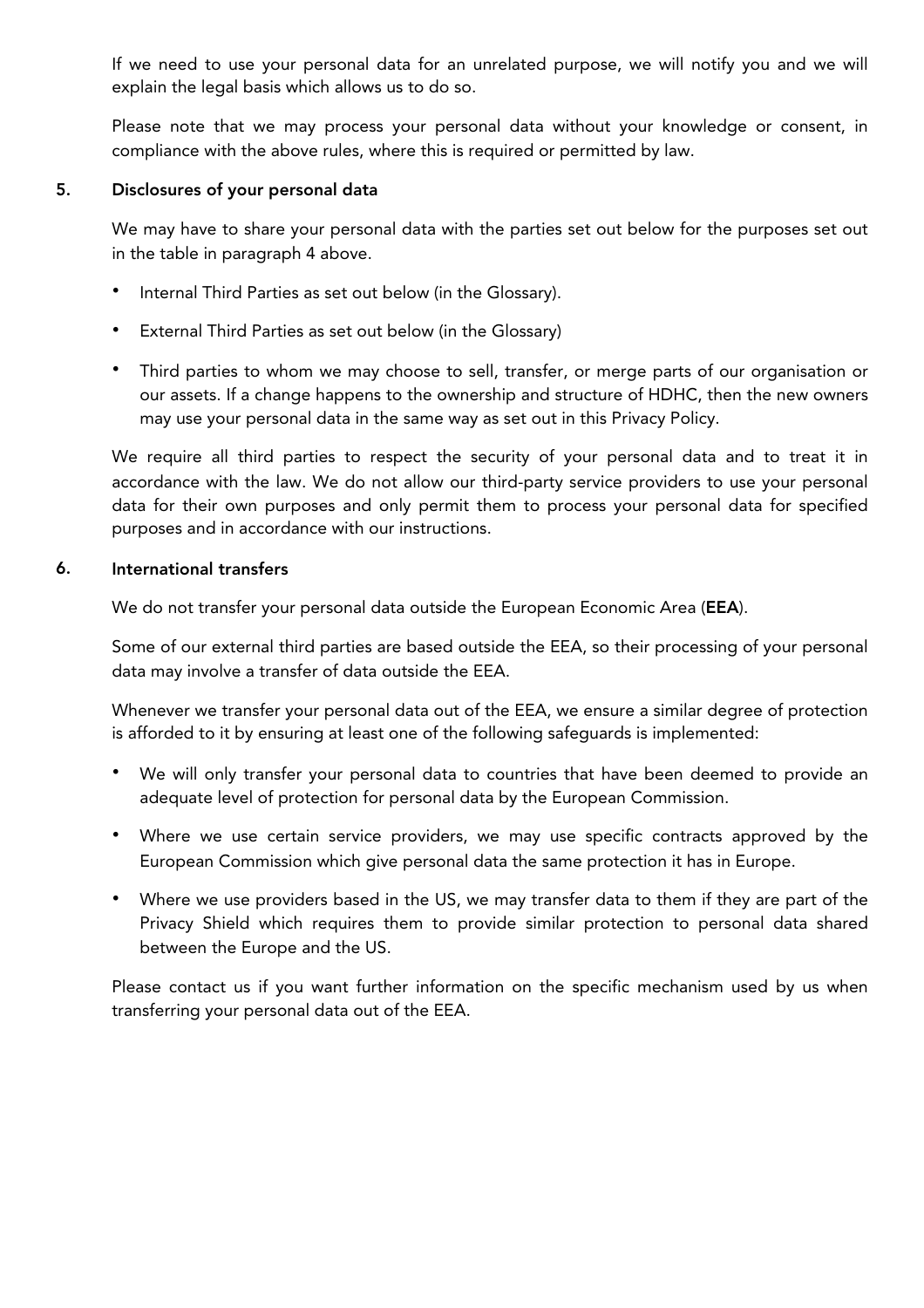## 7. Data security

We have put in place appropriate security measures to prevent your personal data from being accidentally lost, used or accessed in an unauthorised way, altered or disclosed. In addition, we limit access to your personal data to those employees, agents, contractors and other third parties who have a business need to know. They will only process your personal data on our instructions and they are subject to a duty of confidentiality.

We have put in place procedures to deal with any suspected personal data breach and will notify you and any applicable regulator of a breach where we are legally required to do so.

## 8. Data retention

## How long will you use my personal data for?

By law we have to keep basic information about you (including Contact, Identity, Financial and Transaction Data) for six years after you cease being customers of HDHC (or, more accurately, members) for legal and tax purposes.

In some circumstances you can ask us to delete your data: see *Request erasure* below for further information.

In some circumstances we may anonymise your personal data (so that it can no longer be associated with you) for research or statistical purposes in which case we may use this information indefinitely without further notice to you.

#### 9. Your legal rights

Under certain circumstances, you have rights under data protection laws in relation to your personal data. Please click on the links below to find out more about these rights:

- *Request access to your personal data*
- *Request correction of your personal data*
- *Request erasure of your personal data*
- *Object to processing of your personal data*
- *Request restriction of processing your personal data*
- *Request transfer of your personal data*
- *Right to withdraw consent*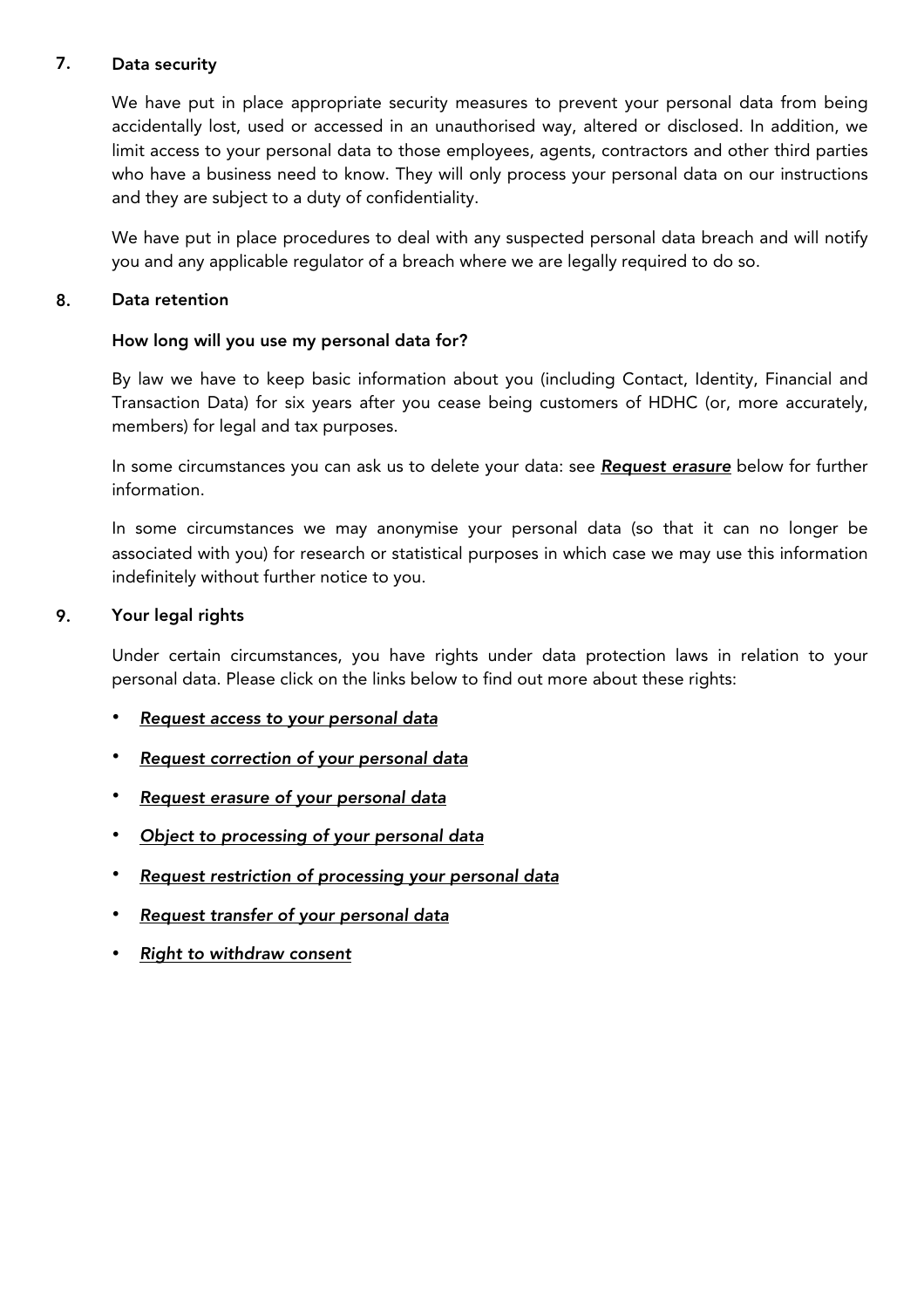If you wish to exercise any of the rights set out above, please contact us at [admin@HaleShule.com](mailto:admin@HaleShule.com).

## No fee usually required

You will not have to pay a fee to access your personal data (or to exercise any of the other rights). However, we may charge a reasonable fee if your request is clearly unfounded, repetitive or excessive. Alternatively, we may refuse to comply with your request in these circumstances.

#### What we may need from you

We may need to request specific information from you to help us confirm your identity and ensure your right to access your personal data (or to exercise any of your other rights). This is a security measure to ensure that personal data is not disclosed to any person who has no right to receive it. We may also contact you to ask you for further information in relation to your request to speed up our response.

#### Time limit to respond

We try to respond to all legitimate requests within one month. Occasionally it may take us longer than a month if your request is particularly complex or you have made a number of requests. In this case, we will notify you and keep you updated.

#### 10. Glossary

#### LAWFUL BASIS

Legitimate Interest means the interest of our business in conducting and managing our business to enable us to give you the best service/product and the best and most secure experience. We make sure we consider and balance any potential impact on you (both positive and negative) and your rights before we process your personal data for our legitimate interests. We do not use your personal data for activities where our interests are overridden by the impact on you (unless we have your consent or are otherwise required or permitted to by law). You can obtain further information about how we assess our legitimate interests against any potential impact on you in respect of specific activities by contacting us

Performance of Contract means processing your data where it is necessary for the performance of a contract to which you are a party or to take steps at your request before entering into such a contract.

Comply with a legal or regulatory obligation means processing your personal data where it is necessary for compliance with a legal or regulatory obligation that we are subject to.

#### THIRD PARTIES

#### Internal Third Parties

Other legal entities within the HDHC organisation (acting as joint data controllers or processors) and which are based in the UK.

#### External Third Parties

• Service providers, acting as processors, who provide IT and system administration services.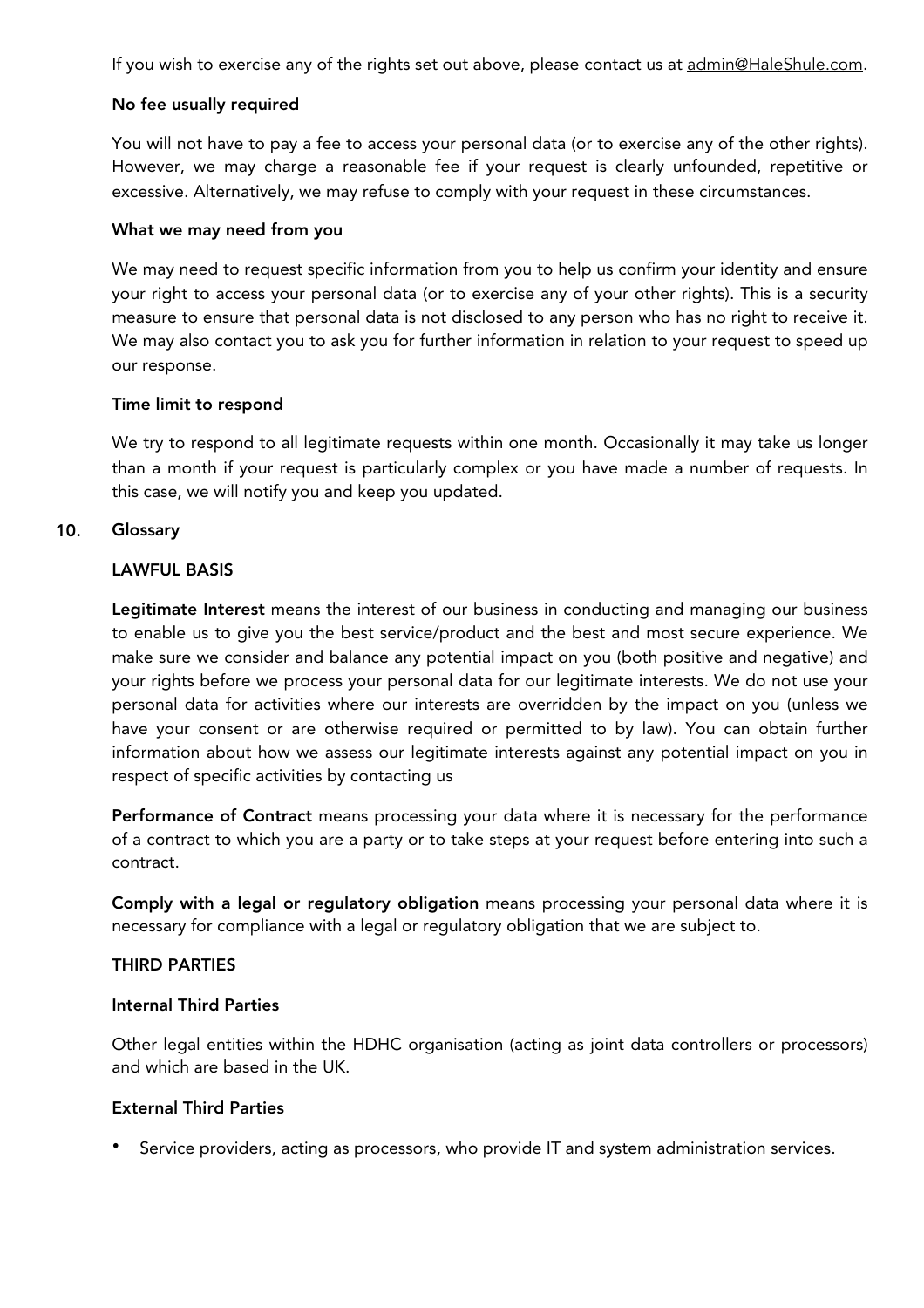- Professional advisers, acting as processors or joint data controllers, including lawyers, bankers, auditors and insurers based in the United Kingdom who provide legal, banking, accounting, insurance and consultancy services.
- HM Revenue & Customs, regulators and other authorities, acting as processors or joint data controllers based in the United Kingdom.

## YOUR LEGAL RIGHTS

You have the right to:

Request access to your personal data (commonly known as a "data subject access request"). This enables you to receive a copy of the personal data we hold about you and to check that we are lawfully processing it.

Request correction of the personal data that we hold about you. This enables you to have any incomplete or inaccurate data we hold about you corrected, though we may need to verify the accuracy of the new data you provide to us.

Request erasure of your personal data. This enables you to ask us to delete or remove personal data where there is no good reason for us continuing to process it. You also have the right to ask us to delete or remove your personal data where you have successfully exercised your right to object to processing (see below), where we may have processed your information unlawfully or where we are required to erase your personal data to comply with local law. Note, however, that we may not always be able to comply with your request of erasure for specific legal reasons which will be notified to you, if applicable, at the time of your request.

Object to processing of your personal data where we are relying on a legitimate interest (or those of a third party) and there is something about your particular situation which makes you want to object to processing on this ground as you feel it impacts on your fundamental rights and freedoms. You also have the right to object where we are processing your personal data for direct marketing purposes. In some cases, we may demonstrate that we have compelling legitimate grounds to process your information which override your rights and freedoms.

Request restriction of processing of your personal data. This enables you to ask us to suspend the processing of your personal data in the following scenarios: (a) if you want us to establish the data's accuracy; (b) where our use of the data is unlawful but you do not want us to erase it; (c) where you need us to hold the data even if we no longer require it as you need it to establish, exercise or defend legal claims; or (d) you have objected to our use of your data but we need to verify whether we have overriding legitimate grounds to use it.

Request the transfer of your personal data to you or to a third party. We will provide to you, or a third party you have chosen, your personal data in a structured, commonly used, machinereadable format. Note that this right only applies to automated information which you initially provided consent for us to use or where we used the information to perform a contract with (or provide a service to) you.

Withdraw consent at any time where we are relying on consent to process your personal data. However, this will not affect the lawfulness of any processing carried out before you withdraw your consent. If you withdraw your consent, we may not be able to provide certain products or services to you. We will advise you if this is the case at the time you withdraw your consent.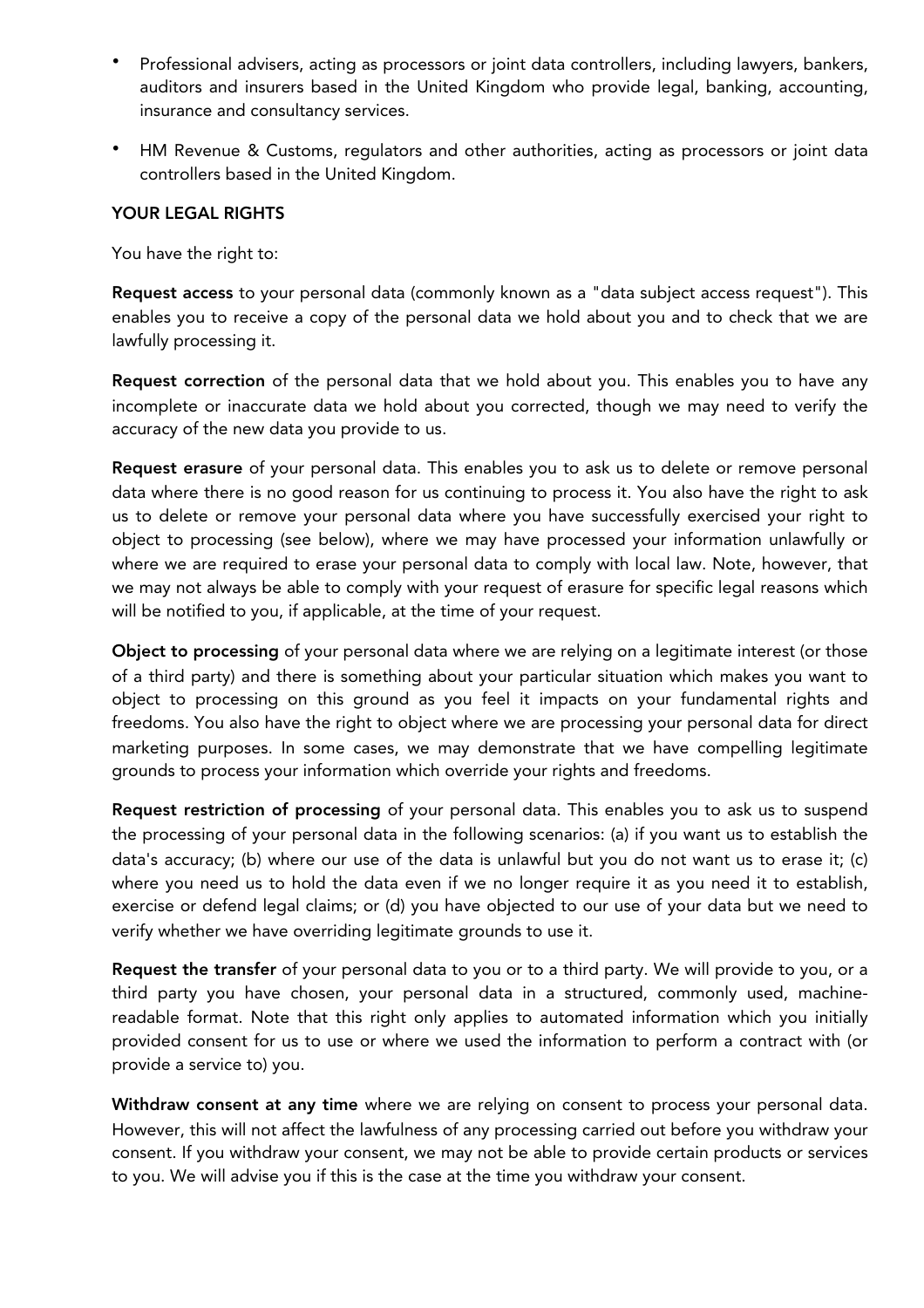| <b>Purpose/Activity</b>                                                                                                                                                                                     | Type of data                                                                        | Lawful basis for processing<br>including basis of legitimate interest                                                                                                                                                                                    |
|-------------------------------------------------------------------------------------------------------------------------------------------------------------------------------------------------------------|-------------------------------------------------------------------------------------|----------------------------------------------------------------------------------------------------------------------------------------------------------------------------------------------------------------------------------------------------------|
| To register you as a new customer or<br>Member                                                                                                                                                              | Identity, Contact                                                                   | Performance of a contract with you                                                                                                                                                                                                                       |
| To process and deliver your order<br>including (i) Manage payments, fees<br>and charges; & (ii) Collect and<br>recover money owed to us                                                                     | Identity, Contact,<br>Financial, Transaction,<br>Marketing<br>and<br>Communications | (a) Performance of a contract with you<br>(b) Necessary for our legitimate<br>interests (to recover debts due to us)                                                                                                                                     |
| To manage our relationship with you<br>which will include notifying you about<br>changes to our terms or privacy<br>policy                                                                                  | Identity, Contact, Profile,<br>Marketing<br>a n d<br>Communications                 | (a) Performance of a contract with you<br>(b) Necessary to comply with a legal<br>obligation<br>(c) Necessary for our legitimate<br>interests (to keep our records<br>updated and to study how customers<br>use our products/services)                   |
| To enable you to partake in a<br>promotion                                                                                                                                                                  | Identity, Contact, Profile,<br>Usage, Marketing and<br>Communications               | (a) Performance of a contract with you<br>(b) Necessary for our legitimate<br>interests (to study how customers use<br>our products/services, to develop<br>them and grow our business)                                                                  |
| To administer and protect our   Identity, Contact,<br>business and this website (including<br>troubleshooting, data analysis,<br>testing, system maintenance,<br>support, reporting and hosting of<br>data) | Technical                                                                           | (a) Necessary for our legitimate<br>interests (for running our business,<br>provision of administration and IT<br>services, network security, to prevent<br>fraud and in the context of a business<br>reorganisation or group restructuring<br>exercise) |
|                                                                                                                                                                                                             |                                                                                     | (b) Necessary to comply with a legal<br>obligation                                                                                                                                                                                                       |
| To deliver relevant website content<br>and advertisements to you and<br>measure or understand the<br>effectiveness of the advertising we<br>serve to you                                                    | Identity, Contact, Profile,<br>Usage, Marketing and<br>Communication, Technical     | Necessary for our legitimate interests<br>(to study how customers use our<br>products/services, to develop them,<br>to grow our business and to inform<br>our marketing strategy)                                                                        |
| To use data analytics to improve our<br>website, products/services,<br>marketing, customer relationships<br>and experiences                                                                                 | Technical, Usage                                                                    | Necessary for our legitimate interests<br>(to define types of customers for our<br>products/services, to keep our Site<br>updated and relevant, to develop our<br>business and to inform our marketing<br>strategy)                                      |
| To make suggestions and<br>recommendations to you about<br>goods or services that may be of<br>interest to you                                                                                              | Identity, Contact,<br>Technical, Usage, Profile                                     | Necessary for our legitimate interests<br>(to develop our products/services and<br>grow our business)                                                                                                                                                    |